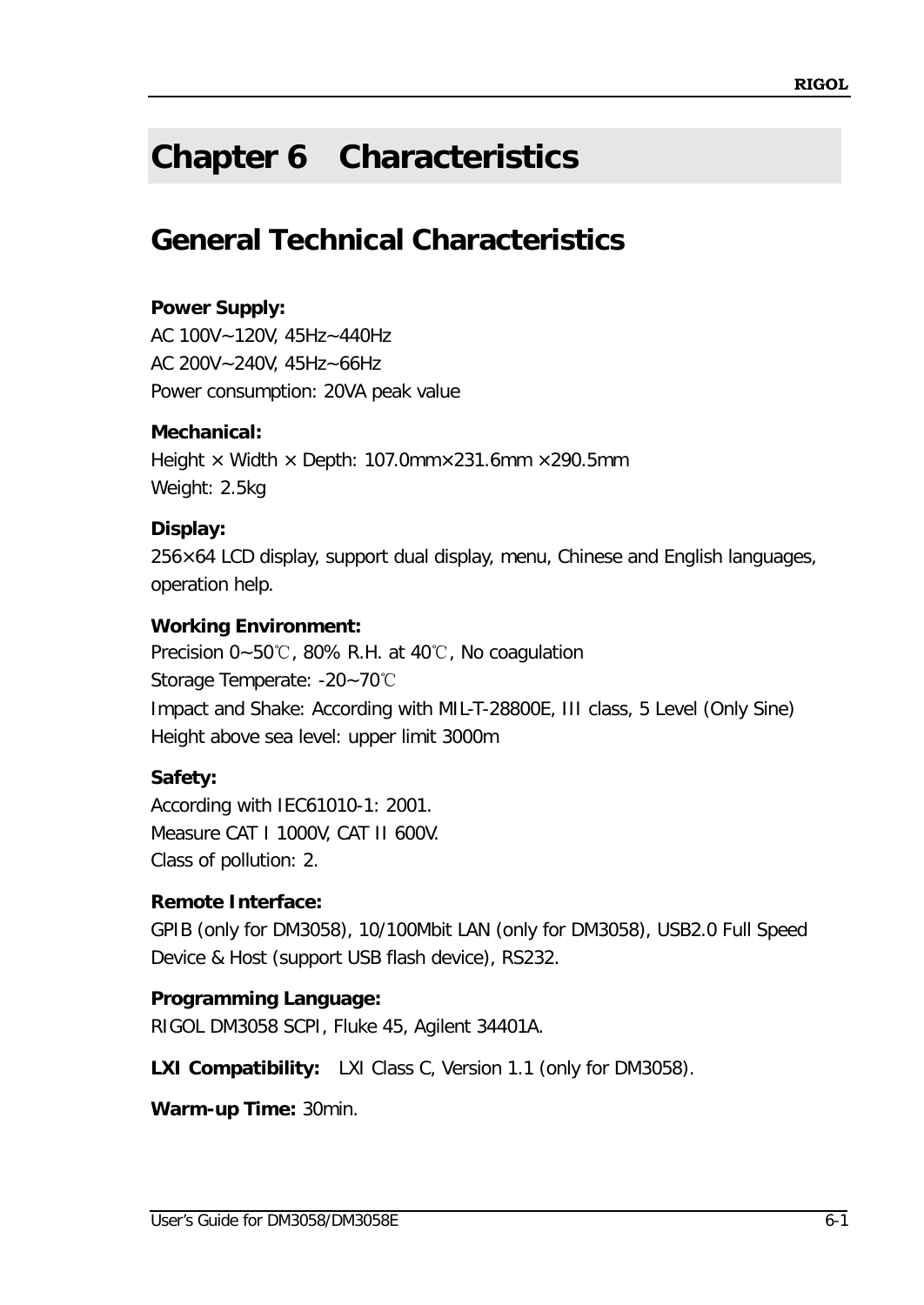## **Electric Technique Characteristics**

## **DC Characteristics**

| <b>Function</b>           | Range <sup>[2]</sup> | <b>Test Current</b><br>or Burden<br>Voltage | 1 Year<br>$23^\circ$ C $\pm$ 5 $\circ$ | Temperature<br><b>Coefficient</b><br>$0 \, ^\circ\,$ to 18 $^{\circ}\,$<br>28 ℃ to 55 ℃ |
|---------------------------|----------------------|---------------------------------------------|----------------------------------------|-----------------------------------------------------------------------------------------|
| <b>DC</b>                 | 200.000mV            |                                             | $0.015 + 0.004$                        | $0.0015 + 0.0005$                                                                       |
| Voltage                   | 2.00000V             |                                             | $0.015 + 0.003$                        | $0.0010 + 0.0005$                                                                       |
|                           | 20.0000V             |                                             | $0.015 + 0.004$                        | $0.0020 + 0.0005$                                                                       |
|                           | 200.000V             |                                             | $0.015 + 0.003$                        | $0.0015 + 0.0005$                                                                       |
|                           | $1000.00V^{[4]}$     |                                             | $0.015 + 0.003$                        | $0.0015 + 0.0005$                                                                       |
| DC                        | 200.000µA            | <8mV                                        | $0.055 + 0.005$                        | $0.003 + 0.001$                                                                         |
| <b>Current</b>            | 2.00000mA            | < 80 mV                                     | $0.055 + 0.005$                        | $0.002 + 0.001$                                                                         |
|                           | 20.0000mA            | < 0.05V                                     | $0.095 + 0.020$                        | $0.008 + 0.001$                                                                         |
|                           | 200.000mA            | < 0.5V                                      | $0.070 + 0.008$                        | $0.005 + 0.001$                                                                         |
|                           | 2.00000A             | $<0.1V$                                     | $0.170 + 0.020$                        | $0.013 + 0.001$                                                                         |
|                           | $10.0000A^{[5]}$     | < 0.3V                                      | $0.250 + 0.010$                        | $0.008 + 0.001$                                                                         |
| Resistance <sup>[3]</sup> | $200.000\Omega$      | 1 <sub>m</sub> A                            | $0.030 + 0.005$                        | $0.0030 + 0.0006$                                                                       |
|                           | $2.00000k\Omega$     | 1mA                                         | $0.020 + 0.003$                        | $0.0030 + 0.0005$                                                                       |
|                           | 20.0000kΩ            | 100µA                                       | $0.020 + 0.003$                        | $0.0030 + 0.0005$                                                                       |
|                           | 200.000kΩ            | $10\mu$ A                                   | $0.020 + 0.003$                        | $0.0030 + 0.0005$                                                                       |
|                           | 2.00000MΩ            | 1µA                                         | $0.040 + 0.004$                        | $0.0040 + 0.0005$                                                                       |
|                           | 10.0000MΩ            | 200 <sub>n</sub> A                          | $0.250 + 0.003$                        | $0.0100 + 0.0005$                                                                       |
|                           | 100.000MΩ            | 200nA   <br>10MΩ                            | $+0.004$<br>1.75                       | $0.2000 + 0.0005$                                                                       |
| <b>Diode Test</b>         | $2.0000V^{[6]}$      | 1 <sub>m</sub> A                            | $0.05 + 0.01$                          | $0.0050 + 0.0005$                                                                       |
| Continuity                | 2000Ω                | 1 <sub>m</sub> A                            | $0.05 + 0.01$                          | $0.0050 + 0.0005$                                                                       |

**Accuracy Specifications (% of reading + % of range)**[1]

- [1] Specifications are for 30 minute warm–up, "slow" measurement rate and 18 ℃~ 28 ℃ calibration temperature.
- [2] 20% over range on all ranges, except DCV 1000V, ACV 750V, DCI and ACI 10A range.
- [3] Specifications are for 4–wire resistance function, or 2–wire resistance using REL operation. Without REL operation, add 0.2 Ω additional errors in 2–wire resistance function.
- [4] For each additional 1 volt over  $\pm$  500 VDC add 0.02 mV of error.
- [5] For current terminal, > 7A DC or AC RMS for 30 seconds ON and 30 seconds OFF.
- [6] Accuracy specifications are for the voltage measured at the input terminals only. 1 mA test current is typical. Variation in the current source will create some variation in the voltage drop across a diode junction.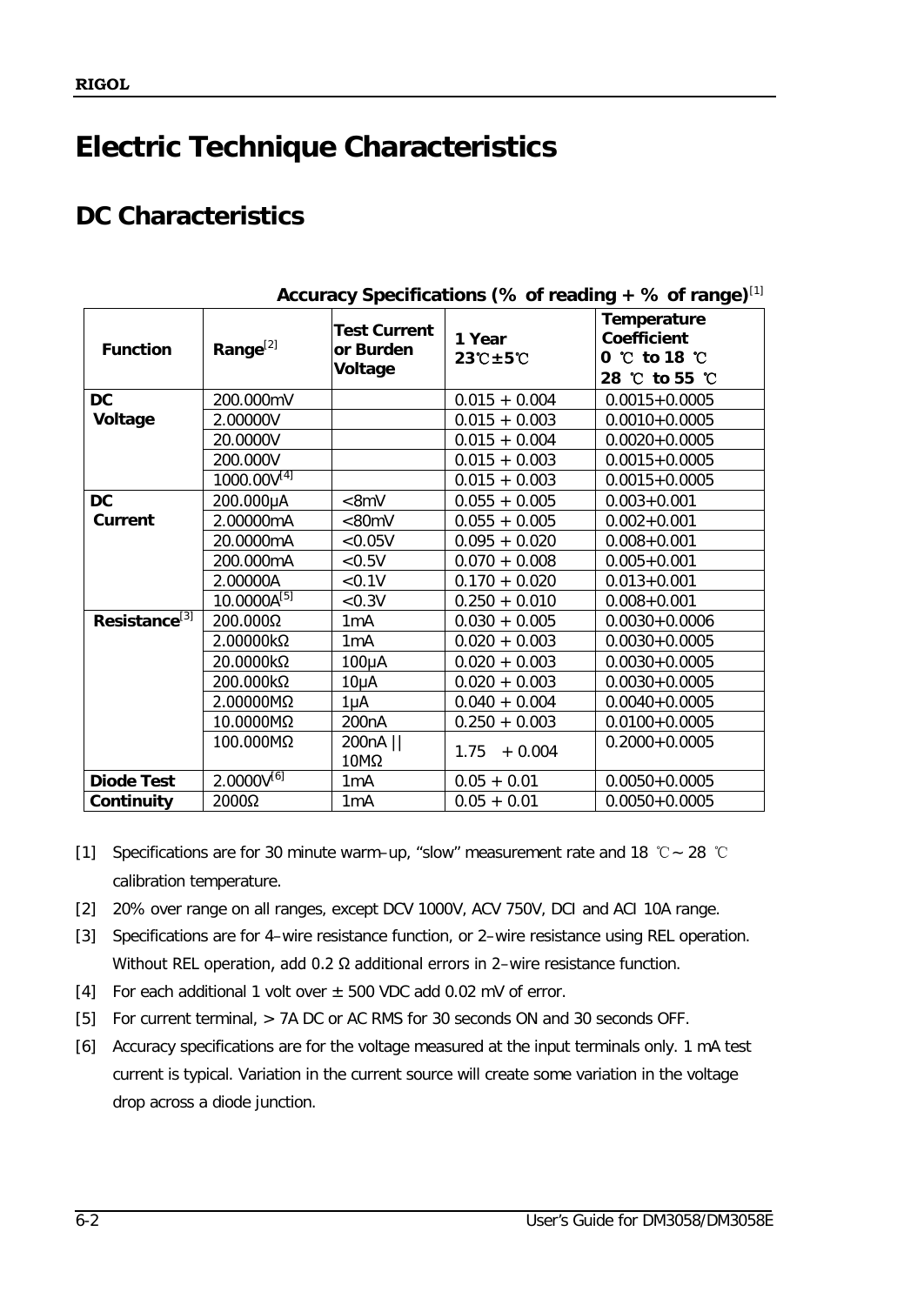#### **DC Voltage**

| Input Resistance:                   | 200mV and 2V range  |                             |  | $10\text{M}\Omega$ or $>$ 10GΩ selectable                                                       |  |
|-------------------------------------|---------------------|-----------------------------|--|-------------------------------------------------------------------------------------------------|--|
|                                     |                     |                             |  | (Input signals which exceed $\pm 2.5V$ in these ranges will pass the 100k $\Omega$              |  |
|                                     |                     | (typical) clamp resistance. |  |                                                                                                 |  |
|                                     |                     | 20V, 200V and 1000V range   |  | $10M\Omega \pm 2\%$                                                                             |  |
| Input offset current:               | $<$ 90pA, 25°C      |                             |  |                                                                                                 |  |
| Input Protection:                   | 1000V on all ranges |                             |  |                                                                                                 |  |
|                                     |                     |                             |  | CMRR (common mode rejection ratio): 120dB (For the $1k\Omega$ unbalanced resistance in LO lead, |  |
|                                     |                     | maximum $\pm 500$ VDC).     |  |                                                                                                 |  |
| NMRR (normal mode rejection ratio): |                     |                             |  | 60dB at "slow" measurement rate                                                                 |  |
|                                     |                     |                             |  | Add 20dB when open the "AC filter" (Settling time adds                                          |  |
|                                     |                     |                             |  | 0.35s (source impedance near zero))                                                             |  |

#### **Resistance**

| Measurement Method:   | Selectable 4-wire or 2-wire.                               |        |
|-----------------------|------------------------------------------------------------|--------|
|                       | Current source referenced to LO input.                     |        |
| Open-circuit Voltage: | Limit in $< 8V$ .                                          |        |
| Max. Lead Resistance: | 10% of range per lead for 200Ω, 1kΩ per lead (4-wire ohms) | on all |
|                       | other ranges.                                              |        |
| Input Protection:     | 1000V on all ranges.                                       |        |

#### **DC Current**

| <b>Shunt Resistor:</b> | 200µA sampling voltage<8mV                     |
|------------------------|------------------------------------------------|
|                        | 2mA sampling voltage<80mV                      |
|                        | $1\Omega$ for 20mA, 200mA                      |
|                        | $0.01\Omega$ for 2A, 10A                       |
| Input Protection:      | Externally accessible 10A, 250V fast-melt fuse |
|                        | Internal 12A, 250V slow-melt fuse              |

#### **Continuity / Diode Test**

| Measurement Method:   | $1mA \pm 5\%$ current source, <8V open-circuit voltage |
|-----------------------|--------------------------------------------------------|
| Response Time:        | 123 samples / sec, with beeper                         |
| Continuity Threshold: | Adjustable from 1Ω to 2000Ω                            |
| Input Protection:     | 1000V                                                  |

#### **Setting time attentions:**

Settling time in voltage measurement is affected by the source impedance, media characteristics of the cable and input signals.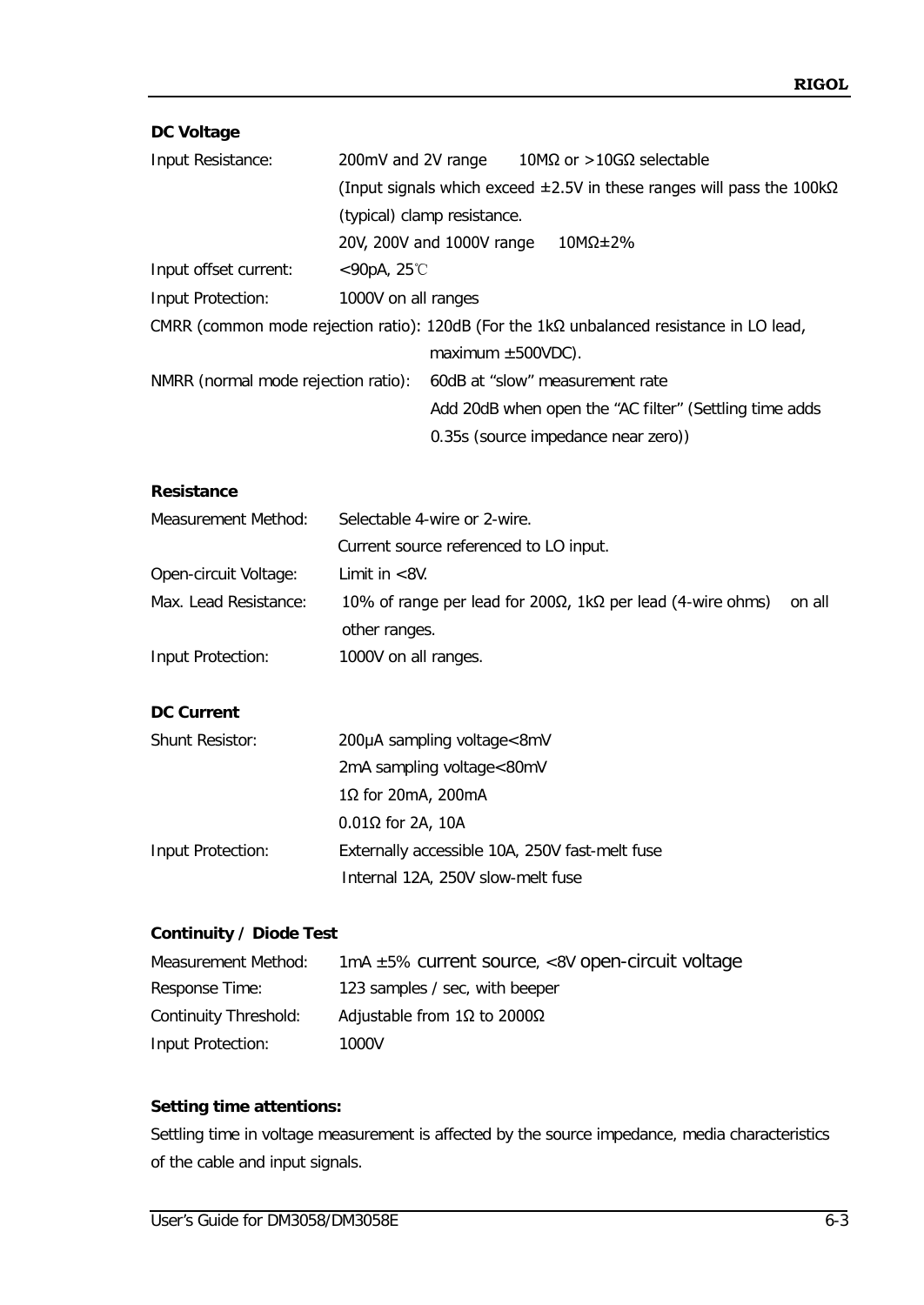## **AC Characteristics**

|                        |                      |                               |                          | Accuracy specifications (% of reading $+$ % of range) |
|------------------------|----------------------|-------------------------------|--------------------------|-------------------------------------------------------|
|                        |                      | Frequency                     | 1 Year                   | Temperature<br><b>Coefficient</b>                     |
| <b>Function</b>        | Range <sup>[2]</sup> | Range                         | $23^\circ C + 5^\circ C$ | $0^{\circ}$ to 18 $^{\circ}$ C                        |
|                        |                      |                               |                          | 28 °C to 55 °C                                        |
| True RMS AC            | 200.000mV            | 20Hz - 45Hz                   | $1.5 + 0.10$             | $0.01 + 0.005$                                        |
| Voltage[[3]            |                      | 45Hz - 20kHz                  | $0.2 + 0.05$             | $0.01 + 0.005$                                        |
|                        |                      | 20kHz - 50kHz                 | $1.0 + 0.05$             | $0.01 + 0.005$                                        |
|                        |                      | 50kHz - 100kHz                | $3.0 + 0.05$             | $0.05 + 0.010$                                        |
|                        | 2.00000V             | 20Hz - 45Hz                   | $1.5 + 0.10$             | $0.01 + 0.005$                                        |
|                        |                      | 45Hz - 20kHz                  | $0.2 + 0.05$             | $0.01 + 0.005$                                        |
|                        |                      | 20kHz - 50kHz                 | $1.0 + 0.05$             | $0.01 + 0.005$                                        |
|                        |                      | 50kHz - 100kHz                | $3.0 + 0.05$             | $0.05 + 0.010$                                        |
|                        | 20.0000V             | 20Hz - 45Hz                   | $1.5 + 0.10$             | $0.01 + 0.005$                                        |
|                        |                      | 45Hz - 20kHz                  | $0.2 + 0.05$             | $0.01 + 0.005$                                        |
|                        |                      | 20kHz - 50kHz                 | $1.0 + 0.05$             | $0.01 + 0.005$                                        |
|                        |                      |                               |                          |                                                       |
|                        | 200.000V             | 50kHz - 100kHz<br>20Hz - 45Hz | $3.0 + 0.05$             | $0.05 + 0.010$                                        |
|                        |                      |                               | $1.5 + 0.10$             | $0.01 + 0.005$                                        |
|                        |                      | 45Hz - 20kHz                  | $0.2 + 0.05$             | $0.01 + 0.005$                                        |
|                        |                      | 20kHz - 50kHz                 | $1.0 + 0.05$             | $0.01 + 0.005$                                        |
|                        |                      | 50kHz - 100kHz                | $3.0 + 0.05$             | $0.05 + 0.010$                                        |
|                        | 750.000V             | 20Hz - 45Hz                   | $1.5 + 0.10$             | $0.01 + 0.005$                                        |
|                        |                      | 45Hz - 20kHz                  | $0.2 + 0.05$             | $0.01 + 0.005$                                        |
|                        |                      | 20kHz - 50kHz                 | $1.0 + 0.05$             | $0.01 + 0.005$                                        |
|                        |                      | 50kHz - 100kHz                | $3.0 + 0.05$             | $0.05 + 0.010$                                        |
| <b>True RMS AC</b>     | 20.0000mA            | 20Hz-45Hz                     | $1.5 + 0.10$             | $0.015 + 0.015$                                       |
| Current <sup>[4]</sup> |                      | 45Hz-2kHz                     | $0.50 + 0.10$            | $0.015 + 0.006$                                       |
|                        |                      | 2kHz-10kHz                    | $2.50 + 0.20$            | $0.015 + 0.006$                                       |
|                        | 200.000mA            | 20Hz-45Hz                     | $1.50 + 0.10$            | $0.015 + 0.005$                                       |
|                        |                      | 45Hz-2kHz                     | $0.30 + 0.10$            | $0.015 + 0.005$                                       |
|                        |                      | 2kHz-10kHz                    | $2.50 + 0.20$            | $0.015 + 0.005$                                       |
|                        | 2.00000A             | 20Hz-45Hz                     | $1.50 + 0.20$            | $0.015 + 0.005$                                       |
|                        |                      | 45Hz-2kHz                     | $0.50 + 0.20$            | $0.015 + 0.005$                                       |
|                        |                      | 2kHz-10kHz                    | $2.50 + 0.20$            | $0.015 + 0.005$                                       |
|                        | $10.0000A^{[5]}$     | 20Hz-45Hz                     | $1.50 + 0.15$            | $0.015 + 0.005$                                       |
|                        |                      | 45Hz-2kHz                     | $0.50 + 0.15$            | $0.015 + 0.005$                                       |
|                        |                      | 2kHz-5kHz                     | $2.50 + 0.20$            | $0.015 + 0.005$                                       |

|  | Accuracy Specifications (% of reading + % of range)[1] |  |
|--|--------------------------------------------------------|--|
|  |                                                        |  |

| Additional wave crest factor error (not Sine) <sup>[6]</sup> |      |  |  |
|--------------------------------------------------------------|------|--|--|
| Error (% range)<br>Wave crest coefficient                    |      |  |  |
| $1 - 2$                                                      | 0.05 |  |  |
| $2 - 3$                                                      | 0 2  |  |  |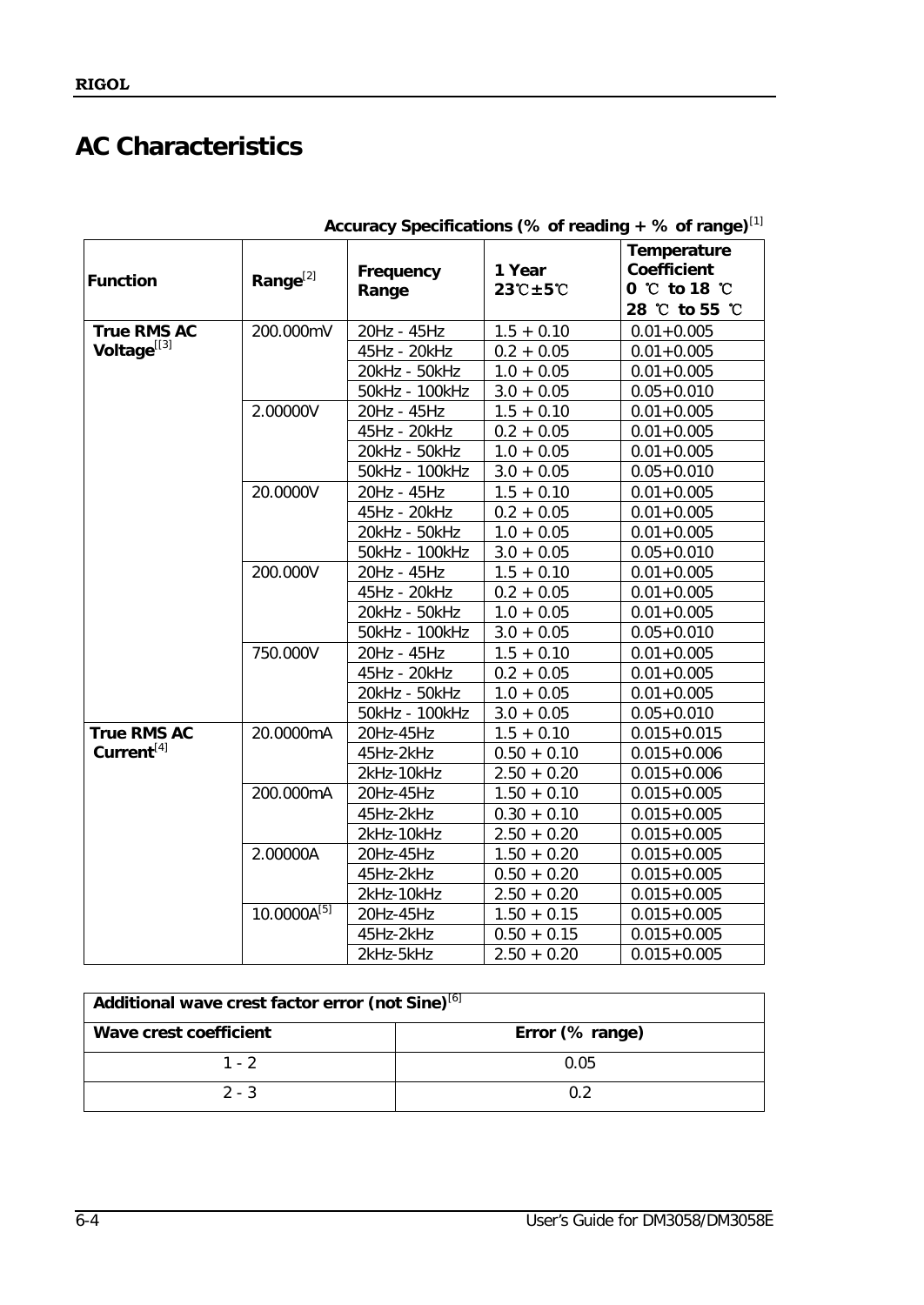- [1] Specifications are for 30 minute warm–up, "slow" measurement rate and 18℃ 28℃ calibration temperature.
- [2] 20% over range on all ranges, except DCV 1000V, ACV 750V, DCI and ACI 10A range.
- [3] Specifications are for sine wave input >5% of range. 750V range is limited to 8x10<sup>7</sup> Volt-Hz. For inputs from 1% to 5% of range and <50 kHz, add 0.1% of range additional error. For 50 kHz to 100 kHz, add 0.13% of range.
- [4] Specifications are for sine wave input >5% of range. Add 0.1% of the range for the sine wave input is 1%~5% of the range.
- [5] For continuous current which is higher than DC 7A or AC RMS 7A, disconnecting for 30s after 30s connection.
- [6] For frequency <100 kHz. Please refer to the "Crest Factor Errors (non-sinusoidal inputs)" section described on Page 5-3 for bandwidth error of other frequency.

#### **True RMS AC Voltage**

| Measurement Method:  | AC coupled true-RMS-measure, the DC component of input with up to |
|----------------------|-------------------------------------------------------------------|
|                      | 1000V on any range.                                               |
| Crest factor:        | Crest factor on full range $\leq$ 3                               |
| Input Impedance:     | $1\text{M}\Omega \pm 2\%$ in parallel with 100pF on any ranges    |
| Input Protection:    | 750Vrms on all ranges                                             |
| AC filter bandwidth: | 20Hz~100kHz                                                       |
|                      |                                                                   |

CMRR (common mode rejection ratio): 60dB (For the 1kΩ unbalanced resistance in LO lead and <60Hz, maximum ±500VDC).

#### **True RMS AC Current**

| Measurement Method:    | DC coupled to the fuse and shunt. AC coupled true RMS measurement |  |  |
|------------------------|-------------------------------------------------------------------|--|--|
|                        | (measures the ac component only)                                  |  |  |
| Crest factor:          | Crest factor on full range $\leq$ 3                               |  |  |
| Max. Input:            | The DC $+$ AC current peak value < 300% of the range. The RMS     |  |  |
|                        | current including DC current is $<$ 10A.                          |  |  |
| <b>Shunt Resistor:</b> | $0.01\Omega$ for 2A, 10A                                          |  |  |
|                        | 1Ω for 20mA, 200mA                                                |  |  |
| Input Protection:      | Externally accessible 10A, 250V fast-melt fuse                    |  |  |
|                        | Internal 12A, 250V slow-melt fuse                                 |  |  |

#### **Setting time attentions:**

Make sure the RC circuit of input terminal has been completely stable (up to 1s) before accurate measurement.

Input >300Vrms (or >5Arms) will cause the self heating of the signal conditioning component to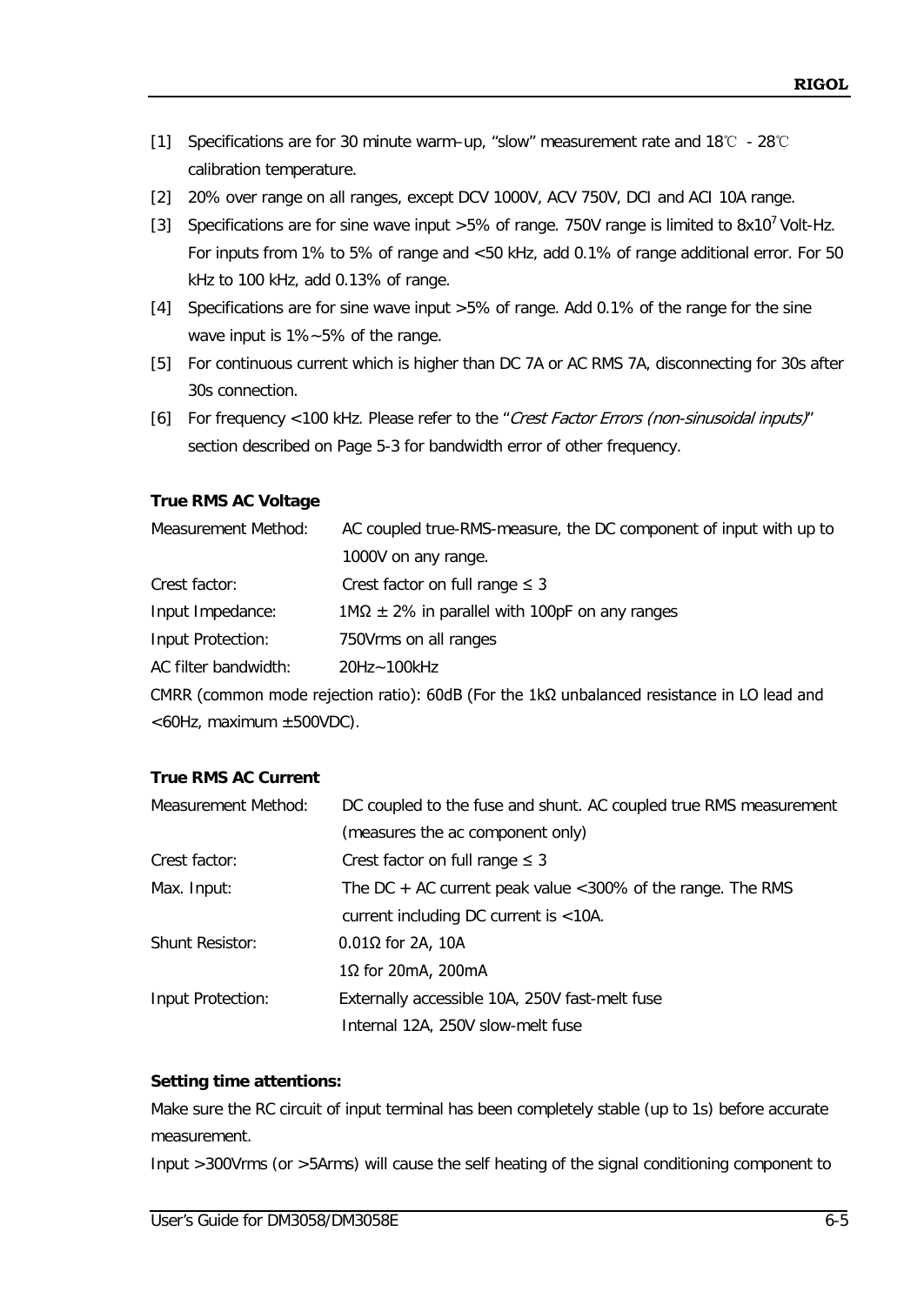#### **RIGOL**

generate error, this error is included in the characteristics of the instrument. Internal temperature variation results from the self heating will cause additional error on ac range, this error is lower than 0.02% reading, and it will disappear after a few minutes.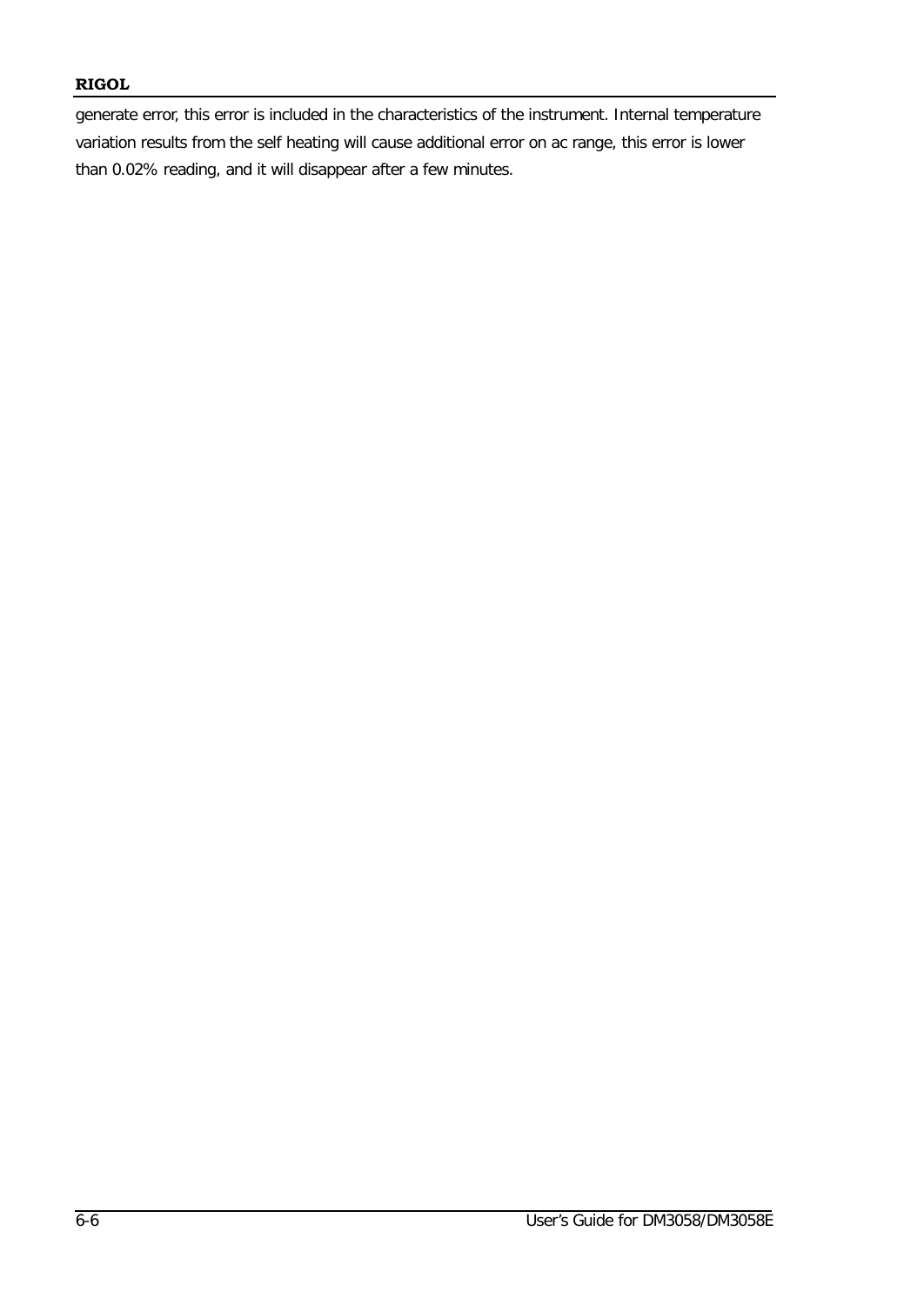## **Frequency/Period Characteristics**

| <b>Function</b> | Range        | Frequency<br>Range | 1 Year<br>$23^\circ$ C $\pm$ 5 $\circ$ C | Temperature<br><b>Coefficient</b><br>$0 \, ^\circ\,$ to 18 $\, ^\circ\,$<br>28 °C to 55 °C |
|-----------------|--------------|--------------------|------------------------------------------|--------------------------------------------------------------------------------------------|
| Frequency       | 200mV to     | 20Hz-2kHz          | $0.01 + 0.003$                           | $0.002 + 0.001$                                                                            |
| Period          | $750V^{[2]}$ | 2kHz-20kHz         | $0.01 + 0.003$                           | $0.002 + 0.001$                                                                            |
|                 |              | 20kHz-200kHz       | $0.01 + 0.003$                           | $0.002 + 0.001$                                                                            |
|                 |              | 200kHz-1MHz        | $0.01 + 0.006$                           | $0.002 + 0.002$                                                                            |
|                 |              |                    |                                          |                                                                                            |
| 20mA<br>to      |              | 20Hz-2kHz          | $0.01 + 0.003$                           | $0.002 + 0.001$                                                                            |
|                 | $10A^{[3]}$  | 2kHz-10kHz         | $0.01 + 0.003$                           | $0.002 + 0.001$                                                                            |

**Accuracy Specifications (% of reading + % of range)**[1]

- [1] Specifications are for 30 minute warm-up.
- [2] Unless otherwise noted, for frequency ≤100 kHz, the specifications are for AC input voltage of 15% to 120% of range. For frequency >100 kHz, the specifications are for AC input voltage of 40% to 120% of range. 750 V range is limited to 750Vrms. 200 mV range is full range input or input that is larger than the full range. For 30 mV to 200 mV inputs, multiply % of reading error by 10.
- [3] Unless otherwise noted, the specifications are for AC input current from 15% to 120% of range except where noted. 20mA range specifications are for full scale. For inputs from 5mA to 20mA, multiply total % of reading error by 10. 10A range is for AC input current from 25% to 100% of range.

#### **Measurement Characteristics**

#### **Frequency and Period**

Measurement Method: Reciprocal-counting technique. AC-coupled input using the ac voltage or ac current measurement function.

#### **Measurement attentions:**

All frequency counters are susceptible to error when measuring low–voltage, low–frequency signals. Shielding inputs from external noise pickup is critical for minimizing measurement errors.

#### **Setting time attentions:**

Errors will occur when attempting to measure the frequency or period of an input following a dc offset voltage change. The input blocking RC time constant must be allowed to fully settle (up to 1 sec) before the most accurate measurements are possible.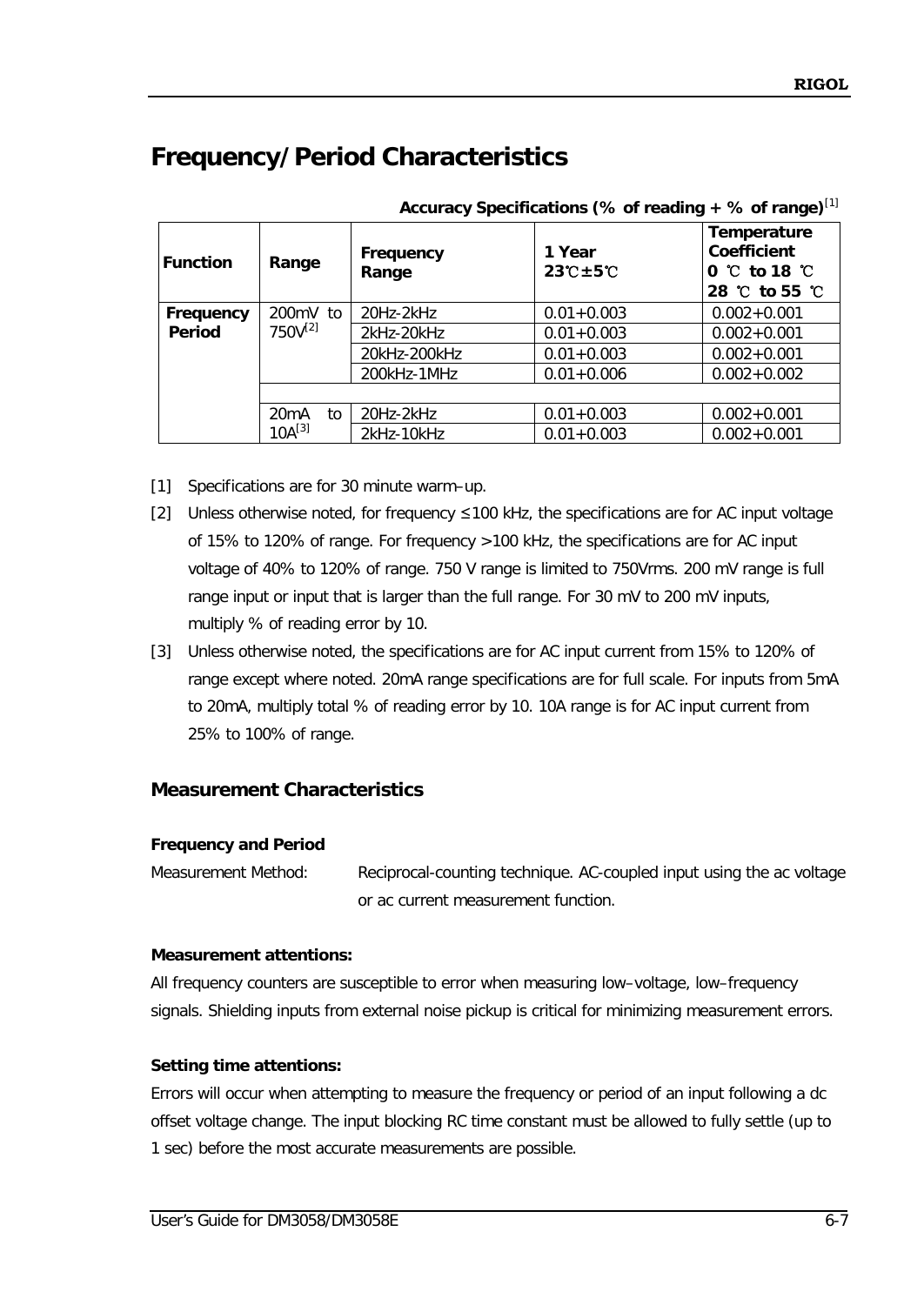## **Capacitance Characteristics**

| Accuracy Specifications (% of reading + % of range) $^{[1,2]}$ |                    |                     |                                      |                                                                              |  |
|----------------------------------------------------------------|--------------------|---------------------|--------------------------------------|------------------------------------------------------------------------------|--|
| <b>Function</b>                                                | Range $^{[2]}$     | <b>Test Current</b> | 1 Year<br>$23^\circ C \pm 5^\circ C$ | Temperature<br>Coefficient<br>$0^{\circ}$ to 18 $^{\circ}$<br>28 °C to 55 °C |  |
| Capacitance                                                    | 2.000nF            | 200 <sub>n</sub> A  | $3 + 1.0$                            | $0.08 + 0.002$                                                               |  |
|                                                                | 20.00nF            | 200 <sub>n</sub> A  | $1 + 0.5$                            | $0.02 + 0.001$                                                               |  |
|                                                                | 200.0nF            | 2µA                 | $1 + 0.5$                            | $0.02 + 0.001$                                                               |  |
|                                                                | $2.000\mu F$       | 10 <sub>µ</sub> A   | $1 + 0.5$                            | $0.02 + 0.001$                                                               |  |
|                                                                | 200 <sub>u</sub> F | $100\mu A$          | $1 + 0.5$                            | $0.02 + 0.001$                                                               |  |
|                                                                | 10000µF            | 1mA                 | $2 + 0.5$                            | $0.02 + 0.001$                                                               |  |

#### **NOTE:**

[1] Specifications are for 30 minute warm–up using REL operation. Additional errors may occur for non–film capacitors.

[2] Specifications are for 1% to 110% of range on 2 nF range and 10% to 110% of range on all other ranges.

### **Measurement Characteristics**

#### **Capacitance**

| Measurement Method: | Current input with measurement of resulting ramp. |
|---------------------|---------------------------------------------------|
| Connection Type:    | 2-wire                                            |
| Input Protection:   | 1000V on all ranges                               |

#### **Measurement attentions:**

Measurement of small capacitance is easily affected by external noise thus to cause measurement error, disable input will reduce this error.